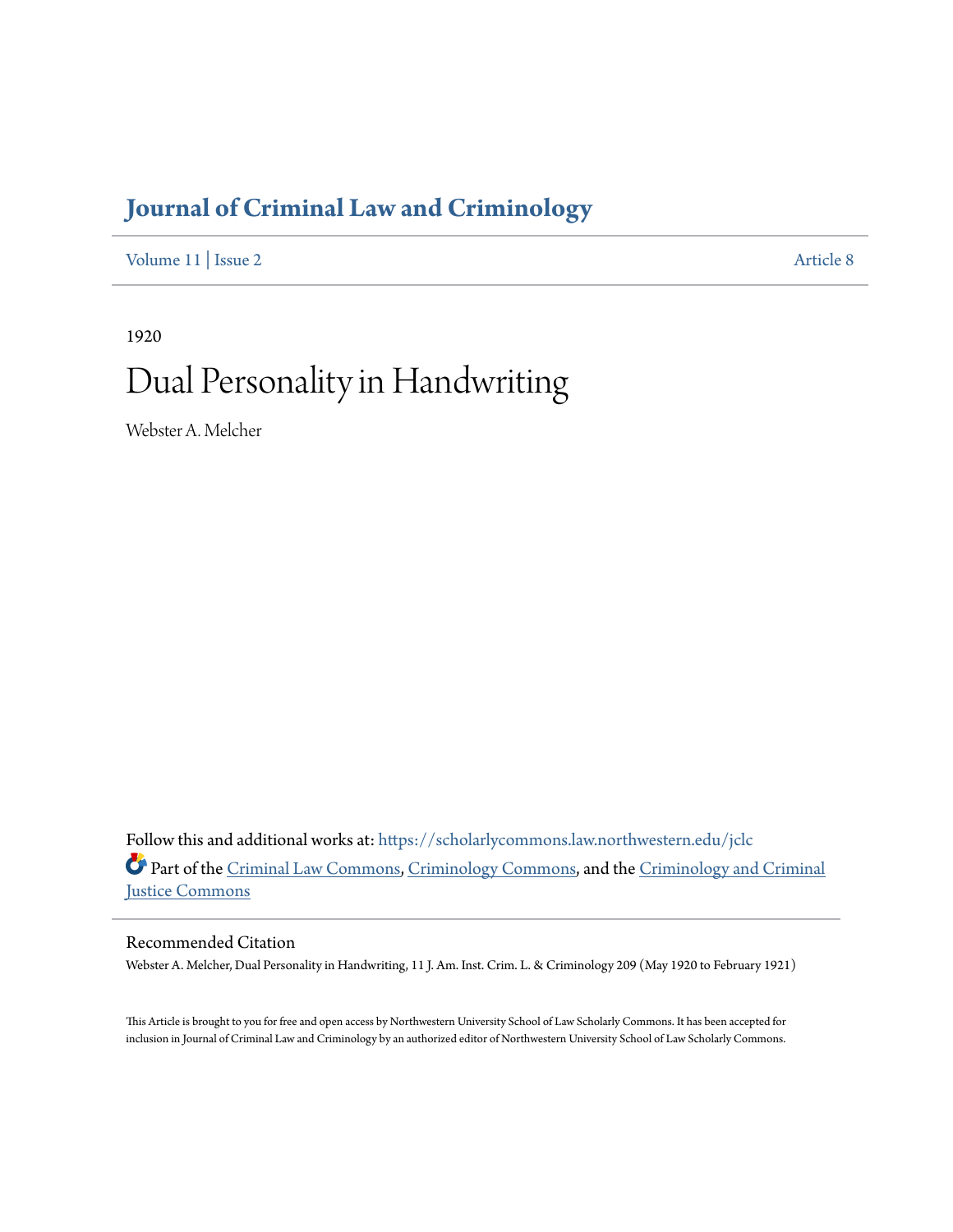#### DUAL PERSONALITY IN HANDWRITING

#### **WEBSTER** A. **MELCHER'**

## *"Tooba bears the name, but the deeds belong to Emshyr."*<br>-FROM THE ARABIC.

The making of any mark upon any surface by direct human agency, as a means of communicating information to a fellow-man, is (in a broad sense) handwriting; this may include engrossing and drawing, and even painting. Nevertheless, in its popular acceptation, the term "handwriting" is limited to that form of freely written characters usually adopted by one person in sending messages to another person.

In its restricted sense, therefore, handwriting may be considered as the written speech of the individual; like his oral efforts--and, indeed, like his every act--it soon becomes impressed with characteristics peculiar to himself, and tending to differentiate him from all other individuals. This establishes for him a customary and distinctive style, in writing, which may be more or less varied, from time to time, by accidental causes, such as haste, carelessness, position in writing, excitement, weakness, or disease.

A writer's style gradually becomes so much a part of his nature that the physical act of writing is then scarcely a conscious effort on his part, but is rather an automatic production, resulting from his mere mental determination to write. This almost unconscious production includes *(inter alia)* two distinct parts, viz.: the physical method of performing the act, and the pictorial forms resulting from such performance; of these two divisions, ordinarily but few of the details of the first are (or can be) known to the person using them, and many of the details of the second are also unknown to him.

The physical methods of accomplishing the act—even though the one using them may be cognizant of them-are very slightly (if at all) changed from time to time, because they are due to the physical *limitations* of the hand doing the writing; and these limitations are subject to but little alteration by the accidental causes of variance in style hereinbefore mentioned. Attempted *voluntary* changes-as for purposes of disguise-would not produce any marked effects, especially in those details which were not known to the writer; furthermore, 30 years' experience shows the author that practically the only changes'

<sup>&</sup>lt;sup>1</sup>Member of the Bar of Pennsylvania, Examiner of Questioned Documents, Author of "Questioned Ink Marks," etc.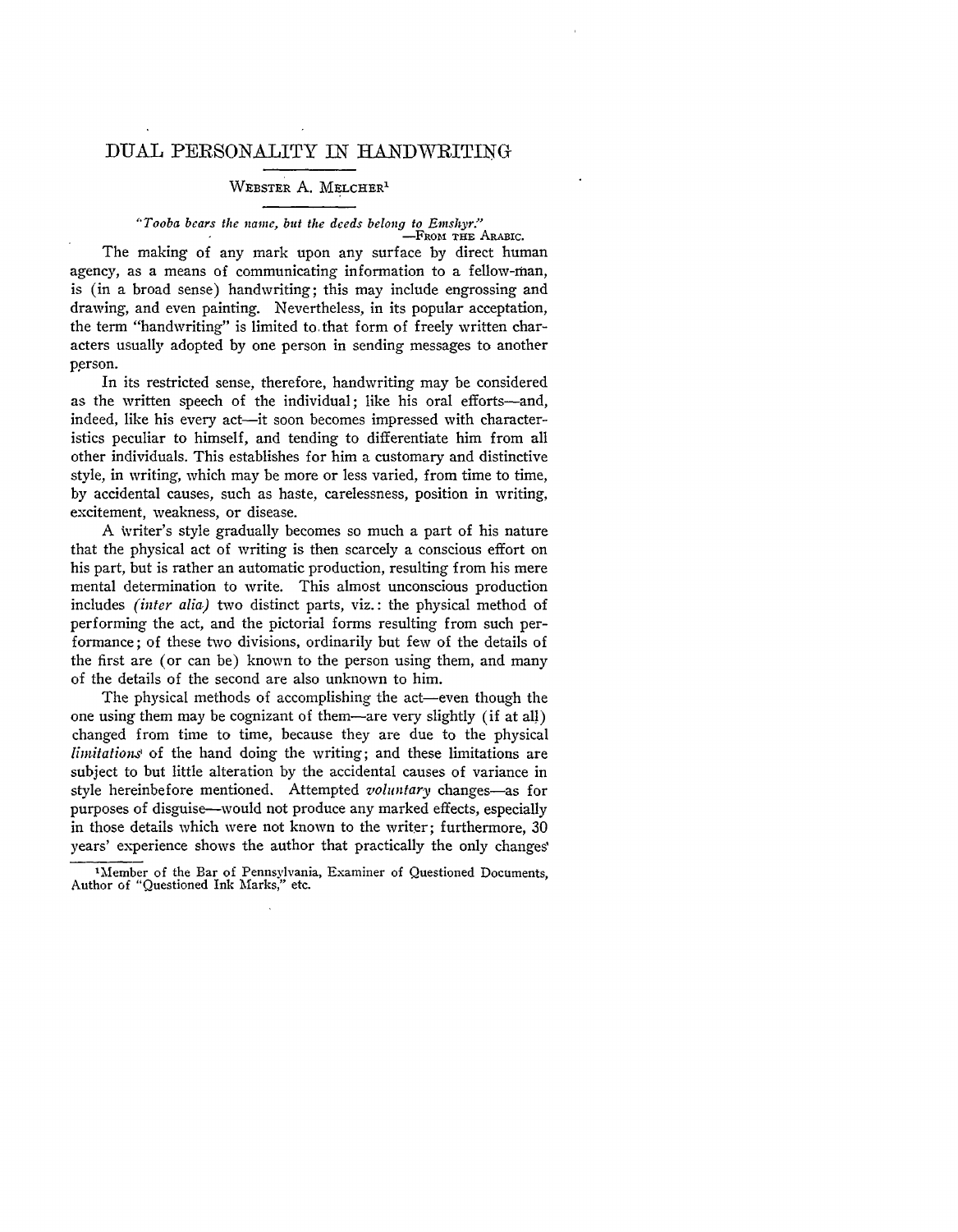ever tried, are crude ones, consisting of shifting the pen (a) from between the thumb and first finger to between the first and second fingers, or vice versa; or (b) from the right hand to the left hand, or vice versa.

The pictorial forms are, of course, much more liable to changes by the accidental causes mentioned; but changes will not be likely to affect any of the details that are unknown to the writer thereof, and many other connecting links will also remain. **If** a disguise be attempted here, the unknown factors will continue unaltered; it will also be found that the disguise will not be kept up consistently throughout, so that other traces will appear, binding the two efforts together, and there will be a lack of naturalness about the disguised writing as a whole.

It results that the identity of the maker of a given writing will, in most cases, be revealed to the eyes of a competent examiner, if he but use the laborious scientific methods in his examination instead of depending on the now discredited "flash" of "intuitive observation" that is generally guided more by information *aliunde* than by the writing itself. But even a skilled investigator will fall far short of the mark, unless he delves deeply into the pool, and reaches to its bottom for clues. This is true in many of the cases of *voluntary disguise* alluded to, and it is particularly applicable in *all* cases of another class, involving what are really *dual personalities,* and lacking altogether the feature of voluntary disguise.

In these most difficult cases, it is necessary to go beyond mere physical and pictorial details, and to search the writing for the. involuntary and uncontrollable *indicia* of neurological, pathological, and psychopathic symptoms shown by the writer. In other words, we must observe not only the ordinary physical powers and habits of the writer, but also his nervous action, and the evidences of physical, nervous, and mental weakness or disease affecting him.

Mere voluntary disguise is rather an ordinary incident among the experiences of most of us-even in handwriting matters-and for that reason is not here to be particularly considered. That condition best described as "dual personality," however, is supposedly one that is rare, and a sort of monstrosity not worth much thought; and yetwere the facts but known and recognized-the public would be surprised to learn that it is in active existence in such a large percentage .of the population as to be an ever-present source of misfortune and danger not only to the persons so affected but to all of us. Its recognition would explain many unsolved "mysteries," assist materially in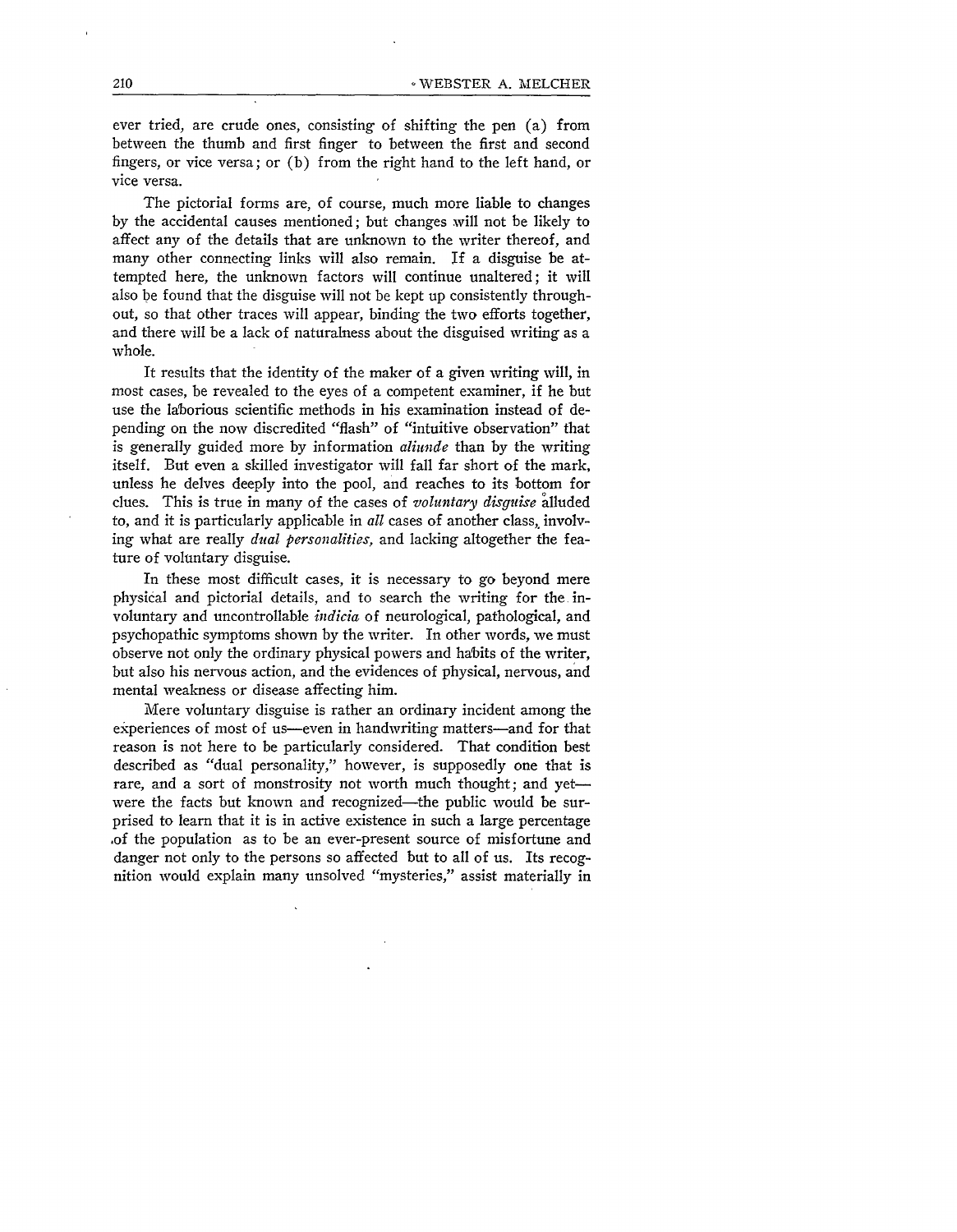the administration of justice, secure the punishment of the really guilty, save the really innocent from punishment, point out proper correctives, and be a protection to the rest of the people.

Now what do we mean by "dual personality"? Simply that a single person is, at one time or series of times, possessed of one set of mental and nervous attributes, causing his physical acts to run along a certain course, while, at other times, he unconsciously has an essentially different set of attributes, resulting in a characteristically different course of physical acts. In *each* of his personalities his thoughts, words and deeds are perfectly natural to him for the time being, and are in no sense a voluntary disguise; but there is still a more or less absolute inconsistency between his *two* conditions.

Of course, if the variance is sufficiently marked, and results, at times, in acts which are generally considered dangerous to the community, the person is at once branded as subject to attacks of temporary insanity. But, after all, insanity is only the state **of** being unlike what the *majority* of people consider as normal; and among even the 51% who, by their own judgment, are classified as normal, there will be found all gradations of *minor* abnormalities, causing them to act, from time to time, as different persons. They may not be recognized as actually dangerous to the welfare of society, and yet they mayand frequently do-commit acts that (if conscious and voluntary) might be classed as dishonorable, immoral, dishonest, or even criminal; and all just because they are the unfortunate victims of double personality.

Are such unfortunates to be blamed for their abnormal acts? Decidedly not. Should they be punished for them? Emphatically not. Should the rest of the world be left unprotected from them? Assuredly not. And yet, the author's observation and experience satisfies him that, in most instances, such unfortunates have been blamed, and, wherever possible, punished also; at the same time the rest **of** us have been still left helpless and at their mercy. Instead of such mistaken and unjust course, the affliction should be recognized and sought to be relieved, and the danger ended; in some cases, perhaps, restraint of the individual might be necessary-but not as a criminal-while, in most cases, it is more than likely that some slight corrective aid would be sufficient to relieve the victims, and end the pestiferous situation.

The thoughts and acts of most people are, at times, evidenced by *writings* done by themselves, and the nervous and mental states of such persons will be disclosed by their writings, when properly examined for that purpose; these writings will usually reflect— $not$  necessarily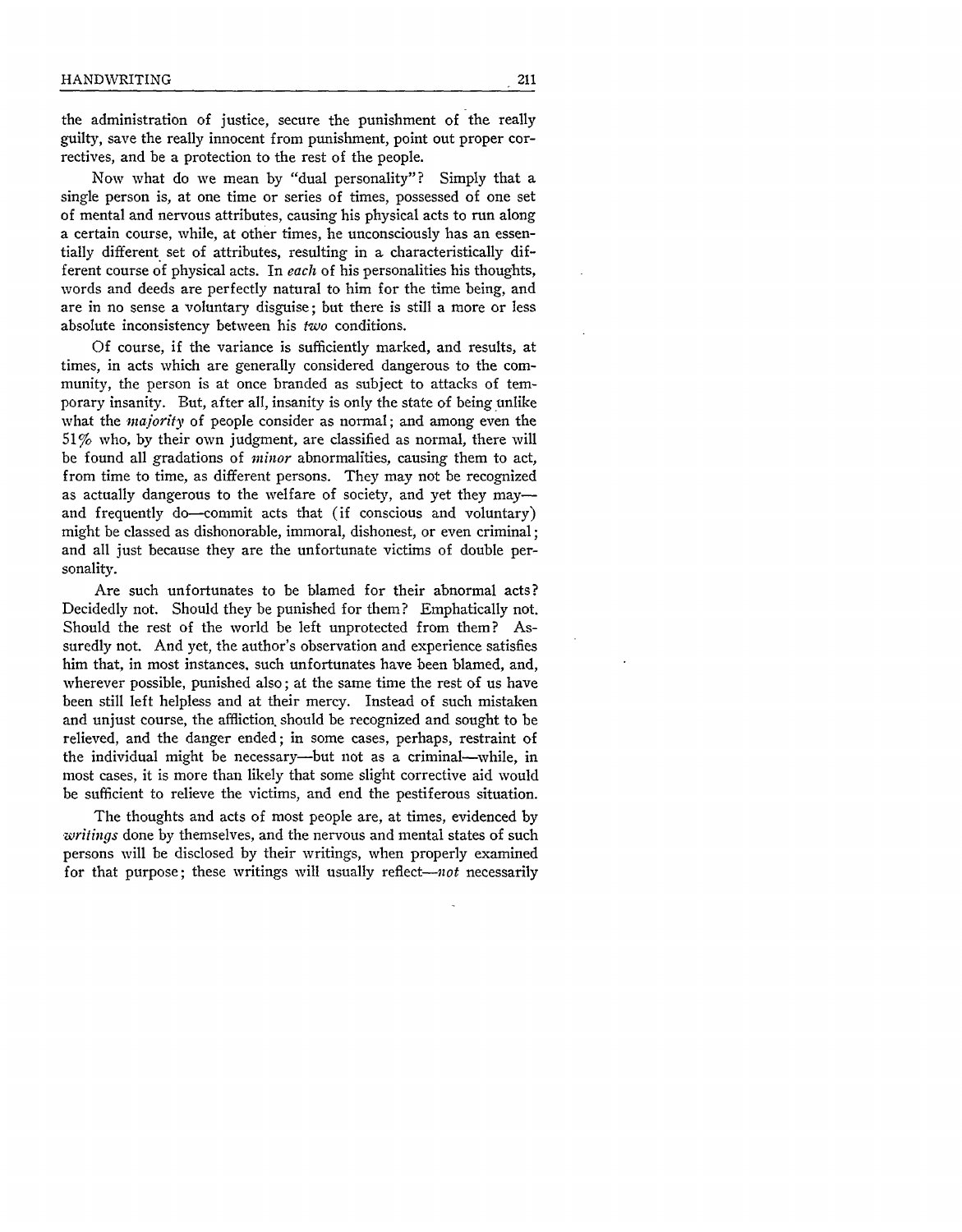their general characters for  $(say)$  honesty, intelligence, ability, etc. but, quite plainly, the strength and vagaries of their physical, nervous, and mental conditions, thus supplying us with not only a means of identification of the individual writers, but also with a diagnosis of the conditions resulting in their actions. This is not in any sense a graphological determination, but is one based on the scientific principles of neurology, psychology, psychopathy, and pathology, as taught in our colleges.

In a general sense, the double personalities are distinguished by *different* courses of conduct *naturally* pursued in the two conditions. When only the *handwriting* is to be considered, the difference is in the characteristic appearance of the writing done in the different states; the variation is such that one who is actually well acquainted with a person's style of writing of the one state, would utterly fail to recognize, as his, the same person's writing of the other state-both seeming **to** be done quite naturally, and the natures of their subject matters being left out of consideration.

In this connection it would therefore appear that two conditions must concurrently exist in the several separate writings, viz.: First-*The general style* of writing in one set must appear radically different from that in the other set; and, Second-The writing in each set must appear to be *naturally executed*-that is to say, there must be no appearance of voluntary simulation or disguise, or of abnormal hesitation, in either writing.

Given these two conditions, and you are at once brought up sharply against a seeming paradox, yet, in fact, a most serious truth: The two sets of writings are as likely to be the product of one individual, written in different personalities, as they are to be the result of the efforts of two different individuals! How important then it is to learn which is the true situation, before judging—much less condemning or punishing-anyone for writing that set which had better been left unwritten!

Of course, under the two prerequisite conditions named, every disinterested layman would at once declare the writings were by two different persons. Under the same conditions, the *disinterested* expert, who failed to avail himself fully of scientific methods, or used them only superficially, would probably come to a similar conclusion; the *interested* expert, who gave less consideration to the writing than to the extraneous history of the case, might give an enthusiastic contrary opinion, based on an alleged disguise claimed to exist in the one set of writings, the claim for which would be riddled with holes

212.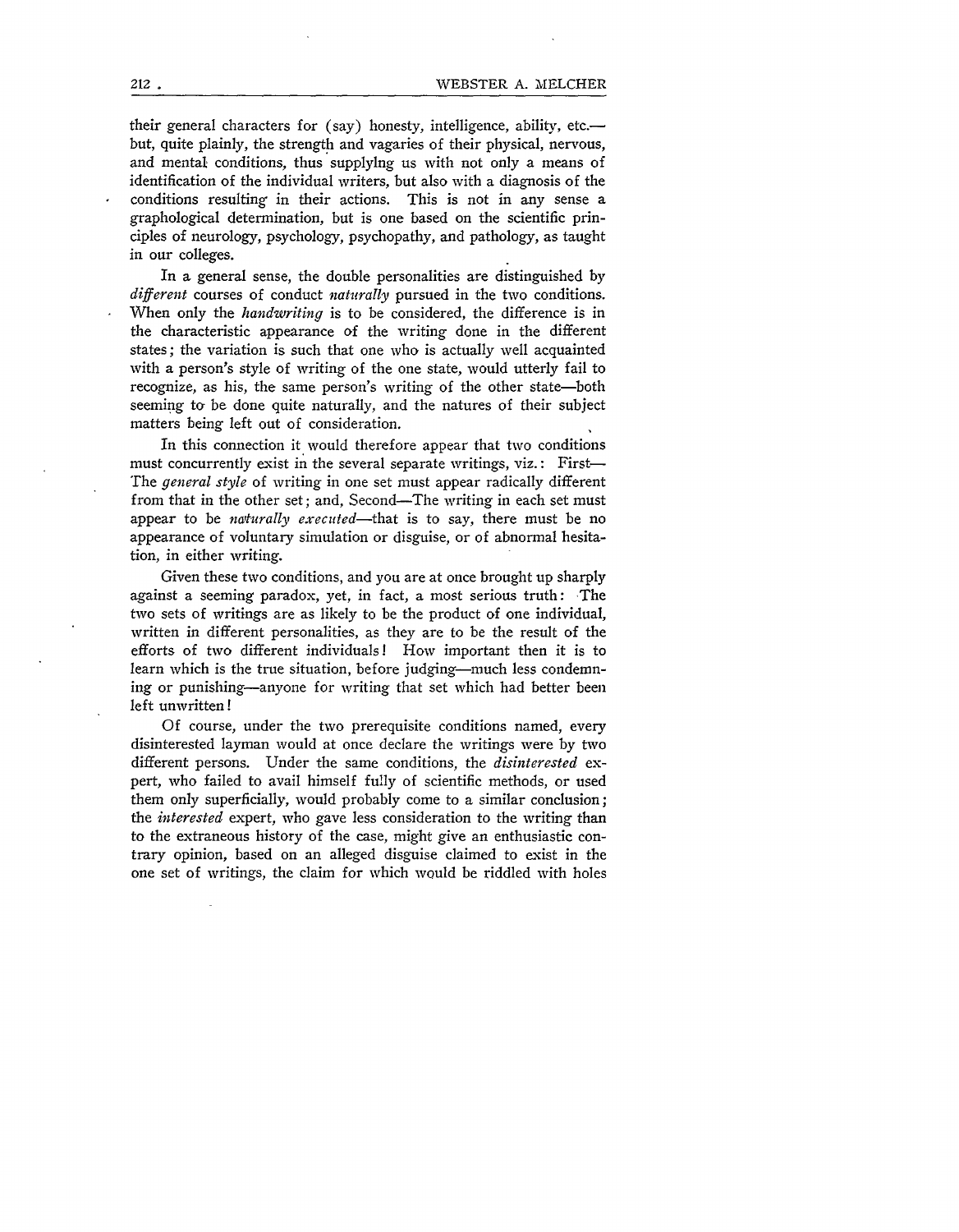by a brief but intelligent cross-examination, or he might coincide with the layman's opinion, according to the side on which he was engaged.

The *disinterested* expert, who considered nothing but the writings themselves; and who went to the limit of scientific examination, would, alone, be able to determine correctly whether or not there were two individual writers; and if he found there was but one, he alone could disclose the actuating reasons for the writing, and learn whether the writer was to be held responsible for the act, or was rather to be pitied for his misfortune and assisted in being rid of his infirmity. The throwing of such light on the transactions of life would certainly help our tribunals to administer actual justice, instead of the travesties upon, and miscarriage of, justice, that we so often encounter.

The subject of double personalities was forcibly borne in upon the author many years ago, in connection with some documents being then examined by him, and he has since studied the subject in its varied phases, in many other cases, and from many points of view. His conclusions have been sustained by many physicians before whom the propositions have been, placed; and discussions of the problem with open-minded judges has shown to them a satisfactory solution for seemingly unsolvable questions that have come before them in their judicial capacities, and reconciled evidence that had before seemed entirely irreconcilable.

In the case referred to a very prominent religious organization was almost disrupted by a series of anonymous letters, received by nearly every active worker therein, and containing the vilest charges against their leaders and co-workers. . Matters became so serious that something had to be done, and the governing body quietly obtained samples of the writing of everyone connected with the organization, and began a process of elimination. This ended in about a dozen specimens being left, as possibly including the writer-which brought the authorities to an *impasse;* so these remaining samples were submitted for examination and comparison with the anonymous letters. Here all of the remaining specimen writers were eliminated except one-a *lady* who was of irreproachable character, so far as known, and one of the most active workers in the church. The report that she had written the offensive letters was met with a unanimous cry of "Impossible" on the part of the authorities. It was then explained to them that she was not really responsible for the things she had written, because of her abnormal mental and nervous condition at the times of writingprobably due to the recurrence of her *nenses.* After much deliberation, the church authorities decided, with fear and trembling, to call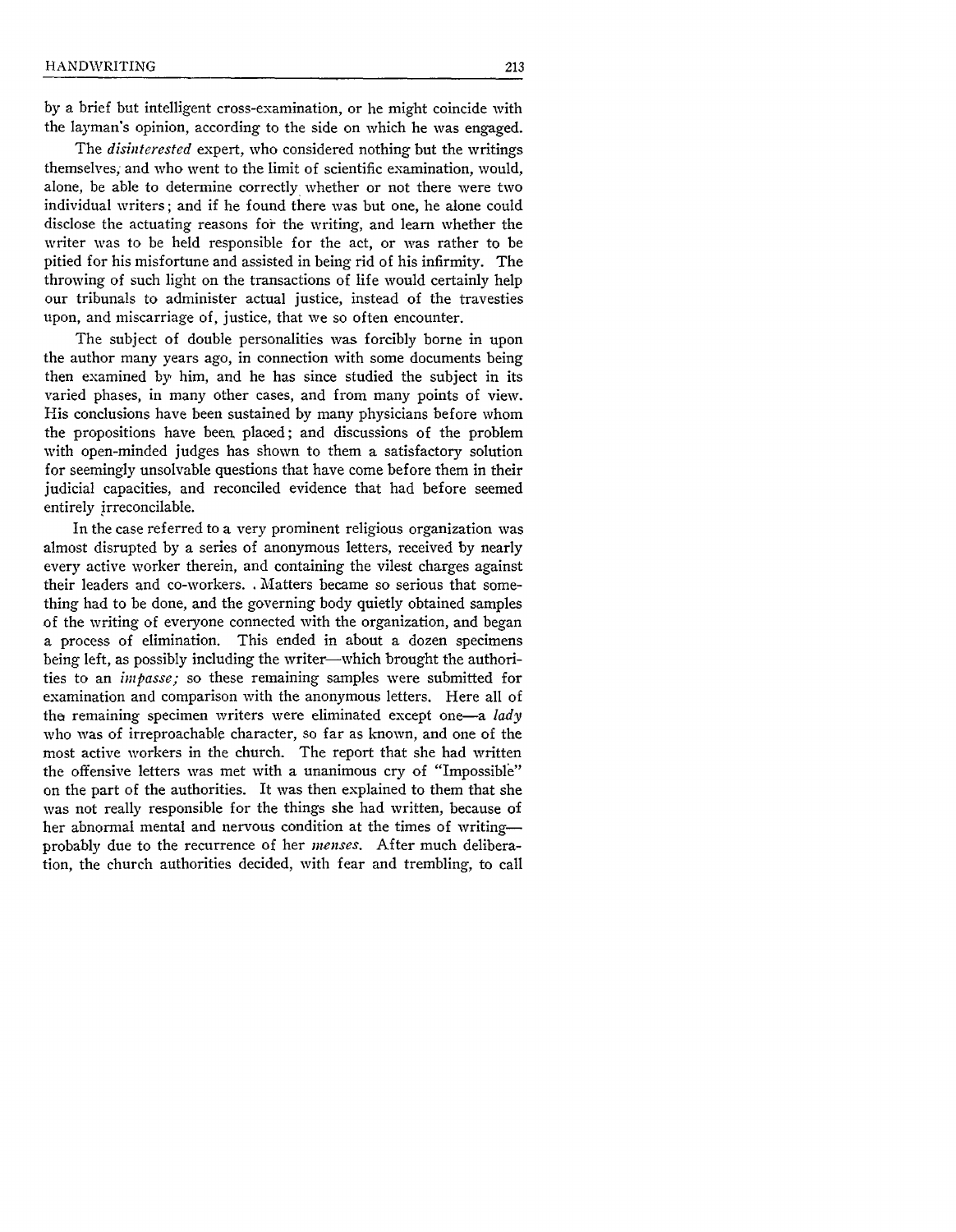the lady before them, and to submit the report and explanation to her and ask her what, if anything, she had to say about the matter. To their unbounded surprise, she admitted having written the letters under the circumstances as explained. The shock to the lady, caused by her detection, and the quiet help of the authorities, ended in her cure, and terminated the entire difficulty.

In this case the standard writing of the lady was of a well-defined general style, while the writing in all of the anonymous letters was in an entirely different general style, although they were like each other. Both sets of writings were executed freely, and showed no hesitation or disguise; the anonymous letters were all of good length, and (in dates) extended over more than a year, but their dates arranged themselves *in periods of about four weeks each*. The limitations and powers of the hands and arms" in both sets of writings, the actual methods of operating the hands in both, the general nervous features in both, and the dynamic action of the writer's system in both, were alike; so, if *two* persons were thought to be involved, there was no sufficient explanation of this unanimity, while if but *one* person did all, then something operated upon that person, *at monthly intervals,* absolutely to change the writer's *natural style* of writing. Hence it was concluded to be a case of dual personality, due to the *menses,* and not a voluntary act for which the writer was responsible.

There followed other cases strongly resembling the foregoing in all essential details; also cases where women, under similar conditions, were charged with obtaining, under false pretenses, jewelry and gewgaws, with the aid of which to shine rore brightly before the eyes of their male admirers; also others, where the element of jealousy entered into the matter. Many curious phases of female passions and feelings have cropped out in the form of a different personality, at times coincident with the establishment, recurrence, or cessation, of their *menses*; so that whenever a woman-young or old-is suspected of, or charged with, some abnormal act, it is well to inquire at the start as to her menstrual development, dates, and conditions. These are by no means the *only* causes for female changes of personality, but they are mentioned simply as being such as are most readily traceable, outside of mere handwriting.

That there might be some untoward results of the menstrual efforts and periods of a woman has long been recognized, to an indefinite extent, but it has not (so far as the author is aware) been considered especially with reference to its effects on a woman's handwriting. In the earlier times the female organism was credited in a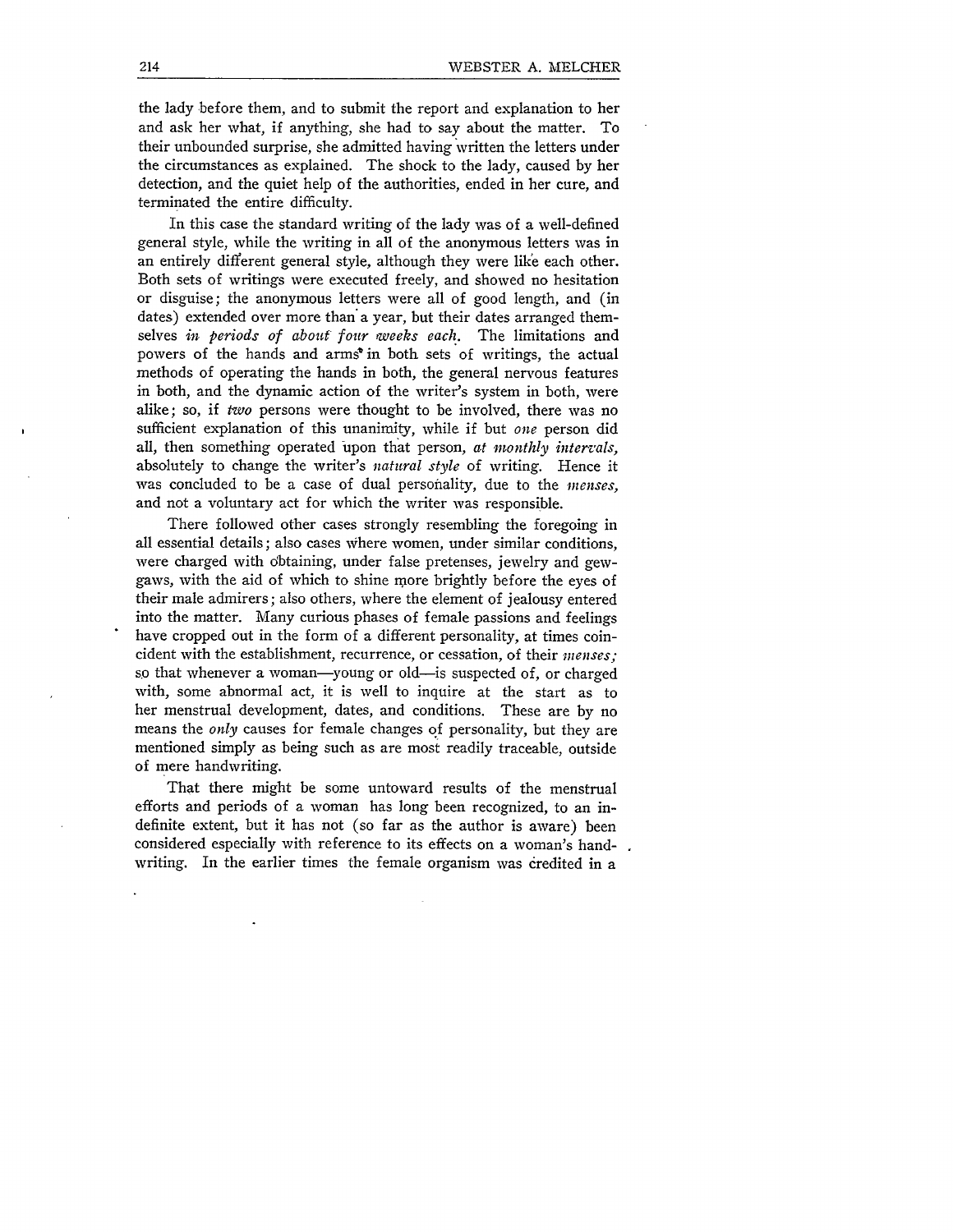general way with all the things included in the term "nervous, hysterical woman," but particular details of cause and of effects were notoriously lacking, and, therefore, presumably but little understood. It may now be safely averred, however, that whenever there is "a woman in the case" under investigation, it is the duty of the investigators to look particularly into the question of the possible existence of a dual personality for the woman, and to avail themselves of the help to be gained from an examination of her handwriting.

From the author's studies and investigations there is no reason to suppose that such a duplex individuality is confined to women; on the contrary, he is convinced that the same conditions may be found in the case of the opposite sex. The only real difference between the sexes probably lies in the fact that men do not have the regularly recurring menstrual periods, wherefore the causes are harder to trace; they often do have, however, various strong cravings, at regular or irregular intervals, which are quite equal to those of females in serving to prompt similar untoward results; in fact, men have been found subject to the same infirmity, directly traceable to sexuality, intoxicants or narcotics, or to various strong physical or mental passions, *repeatedly* affecting the individual; and with men, as with women, their conditions are similarly liable to be demonstrated in their handwriting.

A curious instance is recalled, where a German and an Irishman were trying to agree upon the terms of a contract; their respective nationalities were a sufficient guarantee that each would do his utmost to outmaneuver the other. They were still jockeying for position when St. Patrick's Day arrived, and on this, his Patron Saint's Day, the Irishman succeeded in having his own kind of a contract signed by the other fellow. When the time came for fulfillment of the contract, the German denied ever having signed it, and disclaimed all knowledge of the paper. The result was a lawsuit, and an examination of the alleged signature of the German, which certainly was not in his usual style of writing. The explanation? The Irishman proposed that the German celebrate the day with him; this the German was quite willing to do, but *the liquor was not of the German brand*, and made a new man out of him; neither was overcome, but both were in the best of spirits, and, while things were thus, the German obligingly signed the improvident contract. The proof ? An expert's report on the handwriting, which the German finally admitted was correct.

As to the history of the phenomenon under discussion, the consequences of the infirmity may be innumerable and past belief, but the